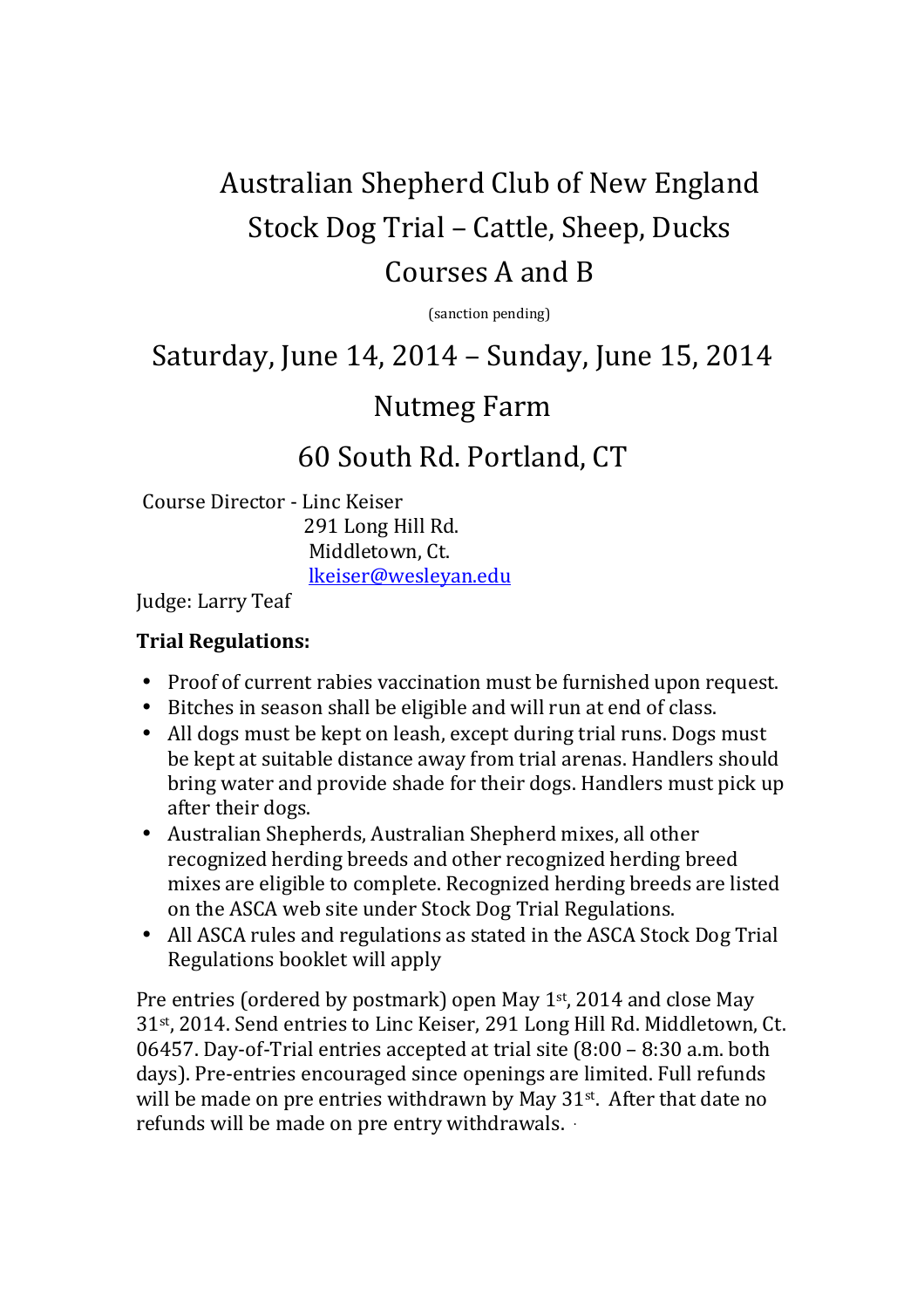Handlers meeting - 8:30 a.m. both days. First run – 9:00 a.m.

#### **Courses**

Course B will run Saturday, June 14; Course A will run Sunday, June 15.

#### **Stock/Runs**

Sheep and cattle runs will be on three head of stock per run; ducks will be on 5 head per run.

Run order will be determined by random draw one day in advance of the trial. Day of trial entries (if any) will be placed at the bottom of the run order in the order received.

### **Stock Injuries**

Injured livestock expenses including veterinary and disposal fees are the responsibility of the handler/owner. Livestock replacement current market price.

### **Lunch**

Lunch (hotdogs, hamburgers, and/or grinders, cold drinks) will be available for purchase at trial site.

#### **Entry Fees**

Pre-Entry

- Ducks  $$35$
- Sheep  $-$  \$45
- $\bullet$  Cattle \$55

Day of Trial

- $\bullet$  Ducks \$40
- Sheep  $-$  \$50
- Cattle \$60

Make out entry checks to ASCNE (Australian Shepherd Club of New England)

### **Ribbons**